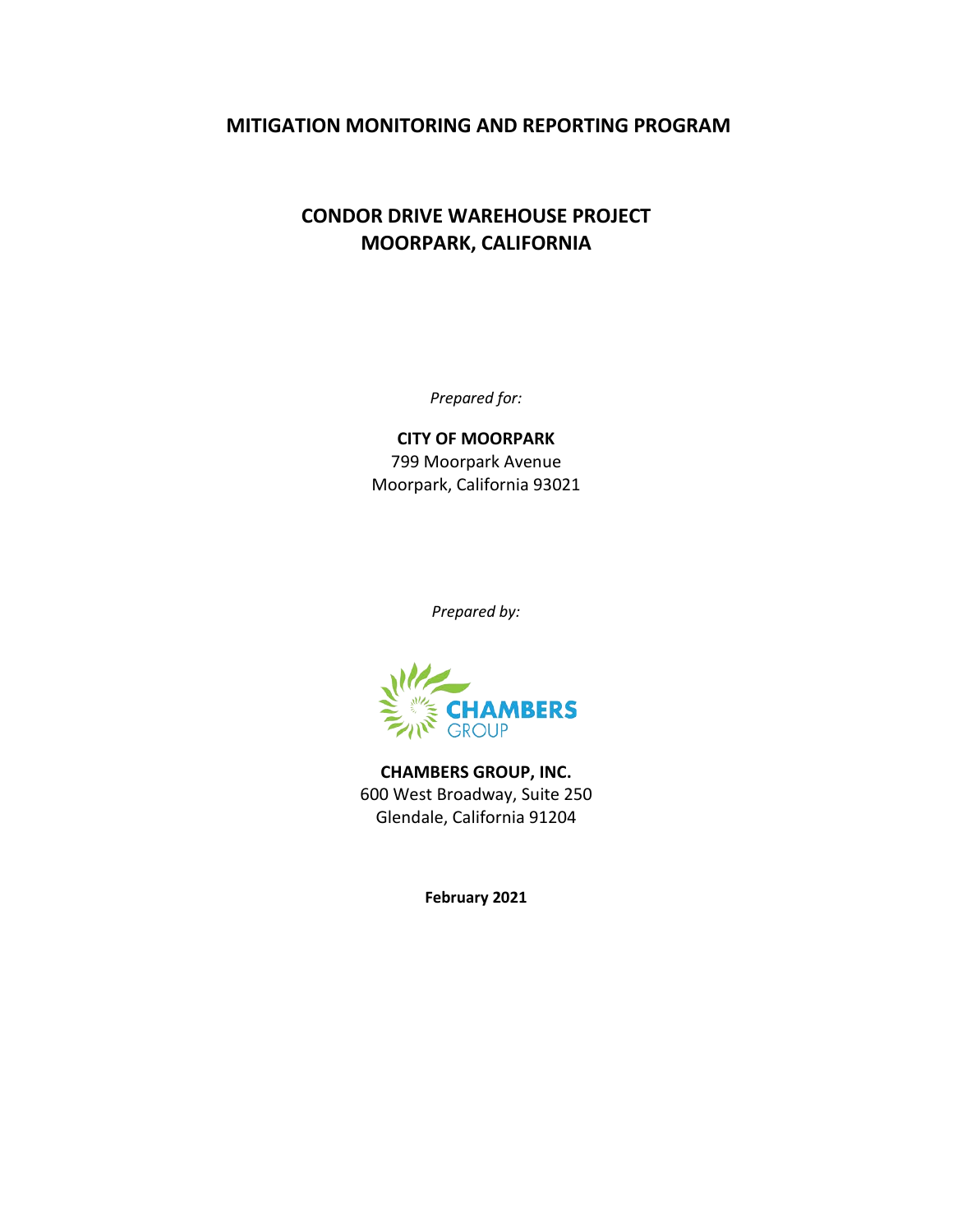## **MITIGATION MONITORING AND REPORTING PROGRAM**

Public Resources Code, Section 21081.6 (Assembly Bill 3180) requires that mitigation measures identified in environmental review documents prepared in accordance with California Environmental Quality Act (CEQA) are implemented after a project is approved. Therefore, this Mitigation Monitoring and Reporting Program (MMRP) has been prepared to ensure compliance with the adopted mitigation measures during the construction and operation phase of the Condor Drive Warehouse Project.

The City of Moorpark is the agency responsible for implementation of the mitigation measures identified in the MND. This MMRP provides the City of Moorpark with a convenient mechanism for quickly reviewing all the mitigation measures including the ability to focus on select information such as timing. The MMRP includes the following information for each mitigation measure:

- The phase of the project during which the required mitigation measure must be implemented;
- The phase of the project during which the required mitigation measure must be monitored; and
- The enforcement agency.

The MMRP includes a checklist to be used during the mitigation monitoring period. The checklist will verify the name of the monitor, the date of the monitoring activity, and any related remarks for each mitigation measure.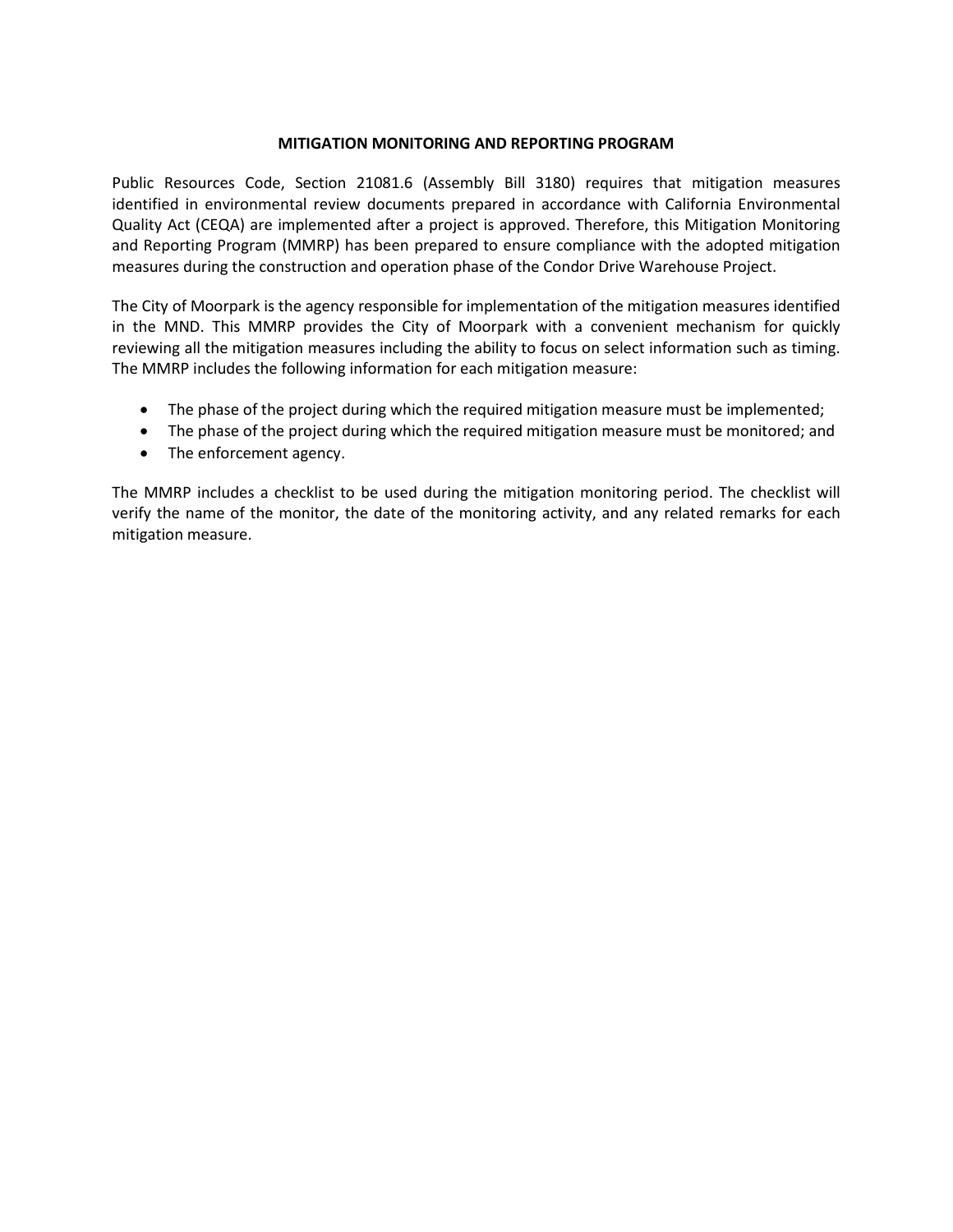|                                                                                                                                                                                                                                                                                                                                                                                                                                                                                                                                                                                                                                                                                                                                                                                                                                                                                                                                                                                                                                                                                                                                                                                                                                                                                                                                                                                                                                                                                                        | <b>MITIGATION MONITORING AND REPORTING PROGRAM</b><br><b>Condor Drive Warehouse Project</b> |                                                                         |                                     |                                       |                                   |             |                |  |
|--------------------------------------------------------------------------------------------------------------------------------------------------------------------------------------------------------------------------------------------------------------------------------------------------------------------------------------------------------------------------------------------------------------------------------------------------------------------------------------------------------------------------------------------------------------------------------------------------------------------------------------------------------------------------------------------------------------------------------------------------------------------------------------------------------------------------------------------------------------------------------------------------------------------------------------------------------------------------------------------------------------------------------------------------------------------------------------------------------------------------------------------------------------------------------------------------------------------------------------------------------------------------------------------------------------------------------------------------------------------------------------------------------------------------------------------------------------------------------------------------------|---------------------------------------------------------------------------------------------|-------------------------------------------------------------------------|-------------------------------------|---------------------------------------|-----------------------------------|-------------|----------------|--|
| <b>Mitigation Measure</b>                                                                                                                                                                                                                                                                                                                                                                                                                                                                                                                                                                                                                                                                                                                                                                                                                                                                                                                                                                                                                                                                                                                                                                                                                                                                                                                                                                                                                                                                              | <b>Implementation Phase</b>                                                                 | <b>Monitoring</b><br><b>Phase</b>                                       | <b>Enforcement</b><br><b>Agency</b> | Level of<br><b>Significance After</b> | <b>Verification of Compliance</b> |             |                |  |
|                                                                                                                                                                                                                                                                                                                                                                                                                                                                                                                                                                                                                                                                                                                                                                                                                                                                                                                                                                                                                                                                                                                                                                                                                                                                                                                                                                                                                                                                                                        |                                                                                             |                                                                         |                                     | <b>Mitigation</b>                     | <b>Initial</b>                    | <b>Date</b> | <b>Remarks</b> |  |
| <b>Biological Resources</b><br>MM-BIO-1: A nesting bird pre-construction survey will be conducted by a qualified<br>biologist and submitted to the City three days prior to demolition and/or vegetation<br>removal activities during nesting bird season (February 15 through August 31). Should<br>nesting birds be found, an exclusionary buffer will be established by a qualified<br>biologist. The buffer may be up to 500 feet in diameter depending on the species of<br>nesting bird found. This buffer will be clearly marked in the field by construction<br>personnel under guidance of the qualified biologist and construction or clearing will<br>not be conducted within this zone until the qualified biologist determines that the<br>young have fledged or the nest is no longer active. Nesting bird habitat within the<br>Project site will be resurveyed during bird breeding season if a lapse in construction<br>activities lasts longer than seven days.                                                                                                                                                                                                                                                                                                                                                                                                                                                                                                                      | Prior to construction                                                                       | Prior to and during<br>construction                                     | City of Moorpark                    | Less than<br>Significant              |                                   |             |                |  |
| MM-BIO-2: Project-related activities likely to have the potential to disturb suitable<br>bird nesting habitat shall be prohibited from February 15 through August 31, unless a<br>Project Biologist acceptable to the City surveys the Project area prior to disturbance<br>to confirm the absence of active nests. Disturbance shall be defined as any activity<br>that physically removes and/or damages vegetation or habitat or any action that may<br>cause disruption of nesting behavior such as loud noise from equipment and/or<br>artificial night lighting.                                                                                                                                                                                                                                                                                                                                                                                                                                                                                                                                                                                                                                                                                                                                                                                                                                                                                                                                 | Prior to construction                                                                       | Prior to and during<br>construction                                     | City of Moorpark                    | Less than<br>Significant              |                                   |             |                |  |
| MM-BIO-3: In order to protect mature and native oak trees onsite, the following<br>measures will be implemented for pre-construction, during construction, and post-<br>construction, as follows:<br>Pre-Construction                                                                                                                                                                                                                                                                                                                                                                                                                                                                                                                                                                                                                                                                                                                                                                                                                                                                                                                                                                                                                                                                                                                                                                                                                                                                                  | Prior to construction,<br>during construction,<br>and post-construction                     | Prior to construction,<br>during construction, and<br>post-construction | City of Moorpark                    | Less than<br>Significant              |                                   |             |                |  |
| Tree protection zone fencing will be erected as shown in the Arborist Report<br>(Appendix B). No construction activity, heavy equipment access, or materials<br>storage will take place within the tree protection zones during construction<br>without the direct supervision and approval of a certified arborist. Fencing<br>will be sturdy, in ground, at least 4 feet in height, and brightly colored.<br>Supplemental irrigation will be applied to specific trees listed in the Arborist<br>Report (Appendix B). Irrigation will moisten the soil to a depth of 6 to 12<br>inches, which may take several hours at a slow application rate. This<br>supplemental irrigation will be applied twice per month from May through<br>September.<br>When pruning becomes necessary, a crew directly supervised by a Certified<br>Arborist will be hired on site to ensure the pruning cuts are made to branch<br>unions and do not remove an excessive amount of foliage. Pruning will occur<br>only when deemed necessary by the Project arborist. As much live foliage as<br>possible will be preserved through the construction process to give the trees<br>the best opportunity to thrive after construction is complete.<br>Permission will be obtained from the respective neighboring property<br>owners to impact trees growing on adjacent properties.<br>After obtaining City permits, the trees approved for removal will be removed<br>and will be supervised by the Certified Arborist. |                                                                                             |                                                                         |                                     |                                       |                                   |             |                |  |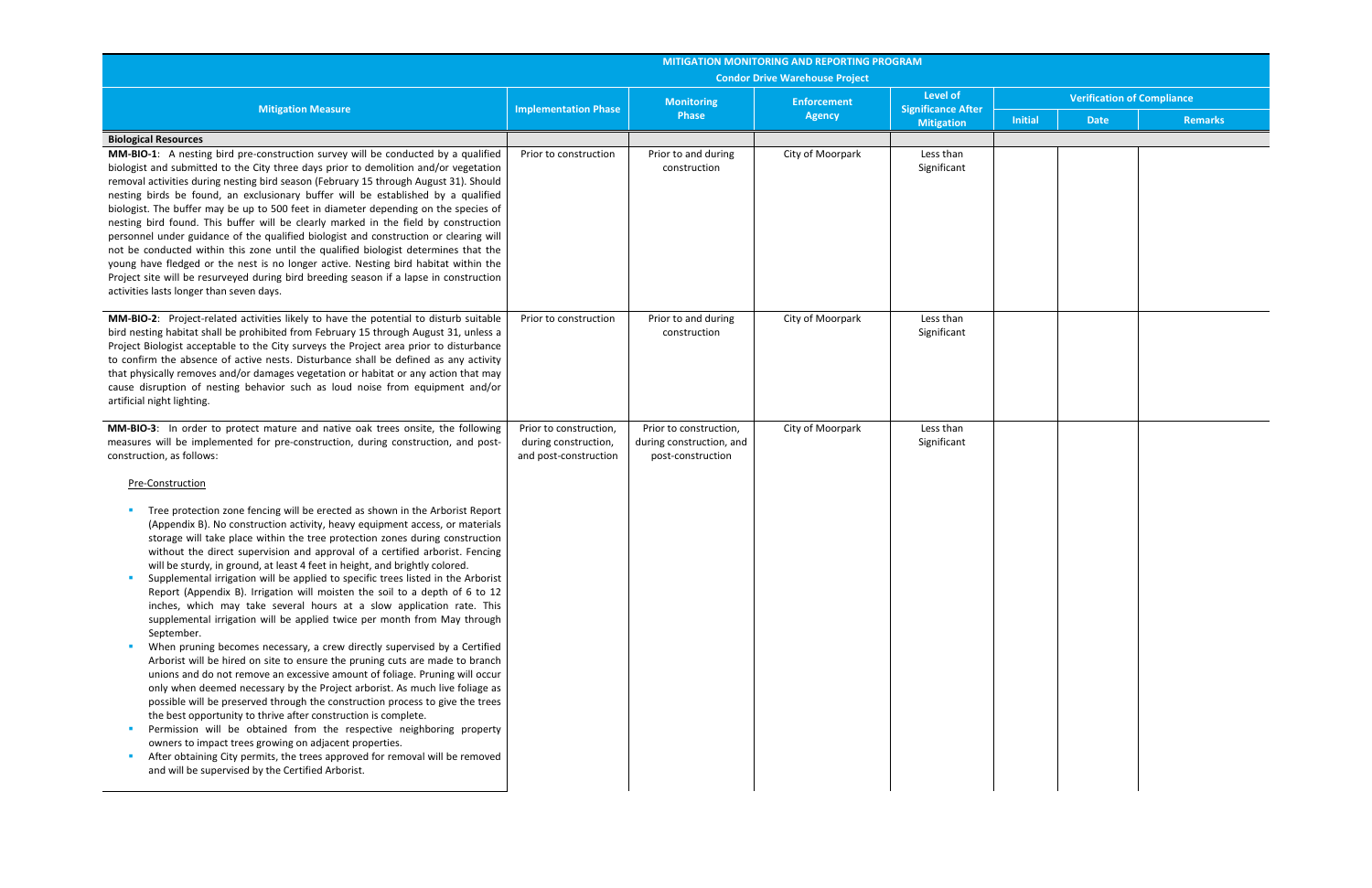|                                                                                                                                                            | <b>MITIGATION MONITORING AND REPORTING PROGRAM</b><br><b>Condor Drive Warehouse Project</b> |                   |                    |                                              |                                   |             |         |  |  |
|------------------------------------------------------------------------------------------------------------------------------------------------------------|---------------------------------------------------------------------------------------------|-------------------|--------------------|----------------------------------------------|-----------------------------------|-------------|---------|--|--|
| <b>Mitigation Measure</b>                                                                                                                                  | <b>Implementation Phase</b>                                                                 | <b>Monitoring</b> | <b>Enforcement</b> | <b>Level of</b><br><b>Significance After</b> | <b>Verification of Compliance</b> |             |         |  |  |
|                                                                                                                                                            |                                                                                             | Phase             | <b>Agency</b>      | <b>Mitigation</b>                            | <b>Initial</b>                    | <b>Date</b> | Remarks |  |  |
| <b>During Construction</b>                                                                                                                                 |                                                                                             |                   |                    |                                              |                                   |             |         |  |  |
| All construction personnel will be informed of the intention to preserve the                                                                               |                                                                                             |                   |                    |                                              |                                   |             |         |  |  |
| trees.<br>If any changes are made to the plans resulting in any excavation or                                                                              |                                                                                             |                   |                    |                                              |                                   |             |         |  |  |
| equipment access within the dripline of any protected tree, the Project                                                                                    |                                                                                             |                   |                    |                                              |                                   |             |         |  |  |
| arborist will be informed. Additional protection measures will be discussed, if<br>required.                                                               |                                                                                             |                   |                    |                                              |                                   |             |         |  |  |
| Throughout the construction period, a certified arborist will make periodic                                                                                |                                                                                             |                   |                    |                                              |                                   |             |         |  |  |
| site visits to ensure the tree protection plan is being followed.                                                                                          |                                                                                             |                   |                    |                                              |                                   |             |         |  |  |
| No construction activity will take place within the tree protection fencing.<br>This includes construction worker access, materials storage, and equipment |                                                                                             |                   |                    |                                              |                                   |             |         |  |  |
| access.                                                                                                                                                    |                                                                                             |                   |                    |                                              |                                   |             |         |  |  |
| If any tree is injured during construction, the Project arborist will be<br>informed within 24 hours so it may be evaluated and treated as soon as         |                                                                                             |                   |                    |                                              |                                   |             |         |  |  |
| possible.                                                                                                                                                  |                                                                                             |                   |                    |                                              |                                   |             |         |  |  |
| The tree protection zone fencing will be retained until construction activity                                                                              |                                                                                             |                   |                    |                                              |                                   |             |         |  |  |
| has been completed or until the landscape installation phase begins. Even<br>when landscapers are permitted near the trees, they will be made aware of     |                                                                                             |                   |                    |                                              |                                   |             |         |  |  |
| the intention to preserve the tree and the roots if any digging is performed                                                                               |                                                                                             |                   |                    |                                              |                                   |             |         |  |  |
| for irrigation lines or plant installation.<br><b>Excavation and Root Management:</b>                                                                      |                                                                                             |                   |                    |                                              |                                   |             |         |  |  |
| Excavation within the upper 36 inches of soil within a protected tree's drip                                                                               |                                                                                             |                   |                    |                                              |                                   |             |         |  |  |
| line will be performed with hand tools or pneumatic excavation tools only.                                                                                 |                                                                                             |                   |                    |                                              |                                   |             |         |  |  |
| Excavation within a protected tree's drip line will be directly supervised by a<br>Certified Arborist.                                                     |                                                                                             |                   |                    |                                              |                                   |             |         |  |  |
| If roots larger than 2 inches in diameter are uncovered, the Project arborist                                                                              |                                                                                             |                   |                    |                                              |                                   |             |         |  |  |
| will determine if they may be severed or if they should be retained.<br>If roots are severed, they will be cut cleanly with a sharp cutting tool to        |                                                                                             |                   |                    |                                              |                                   |             |         |  |  |
| minimize the exposed cross-sectional root area.                                                                                                            |                                                                                             |                   |                    |                                              |                                   |             |         |  |  |
| Post-Construction                                                                                                                                          |                                                                                             |                   |                    |                                              |                                   |             |         |  |  |
| The leaf drop around the root zone of the subject trees will be retained                                                                                   |                                                                                             |                   |                    |                                              |                                   |             |         |  |  |
| where practical. If leaf drop is not practical for use, a layer of coarse mulch 2-                                                                         |                                                                                             |                   |                    |                                              |                                   |             |         |  |  |
| to 4 4 inches thick will be applied around the base of the trees intended for                                                                              |                                                                                             |                   |                    |                                              |                                   |             |         |  |  |
| preservation.                                                                                                                                              |                                                                                             |                   |                    |                                              |                                   |             |         |  |  |
| The subject trees will be monitored by a Certified Arborist for development                                                                                |                                                                                             |                   |                    |                                              |                                   |             |         |  |  |
| of disease, decay, or other symptoms of stress due to construction activity.<br>Deadwood may be removed as it appears, ; and as much live wood as          |                                                                                             |                   |                    |                                              |                                   |             |         |  |  |
| possible will be retained on the trees, provided that it does n't not come into                                                                            |                                                                                             |                   |                    |                                              |                                   |             |         |  |  |
| conflict with the infrastructure.                                                                                                                          |                                                                                             |                   |                    |                                              |                                   |             |         |  |  |
| Supplemental irrigation will continue to be supplied to trees specified in the                                                                             |                                                                                             |                   |                    |                                              |                                   |             |         |  |  |
| Arborist Report (Appendix B), as described above.                                                                                                          |                                                                                             |                   |                    |                                              |                                   |             |         |  |  |
| <b>Cultural Resources</b>                                                                                                                                  |                                                                                             |                   |                    |                                              |                                   |             |         |  |  |